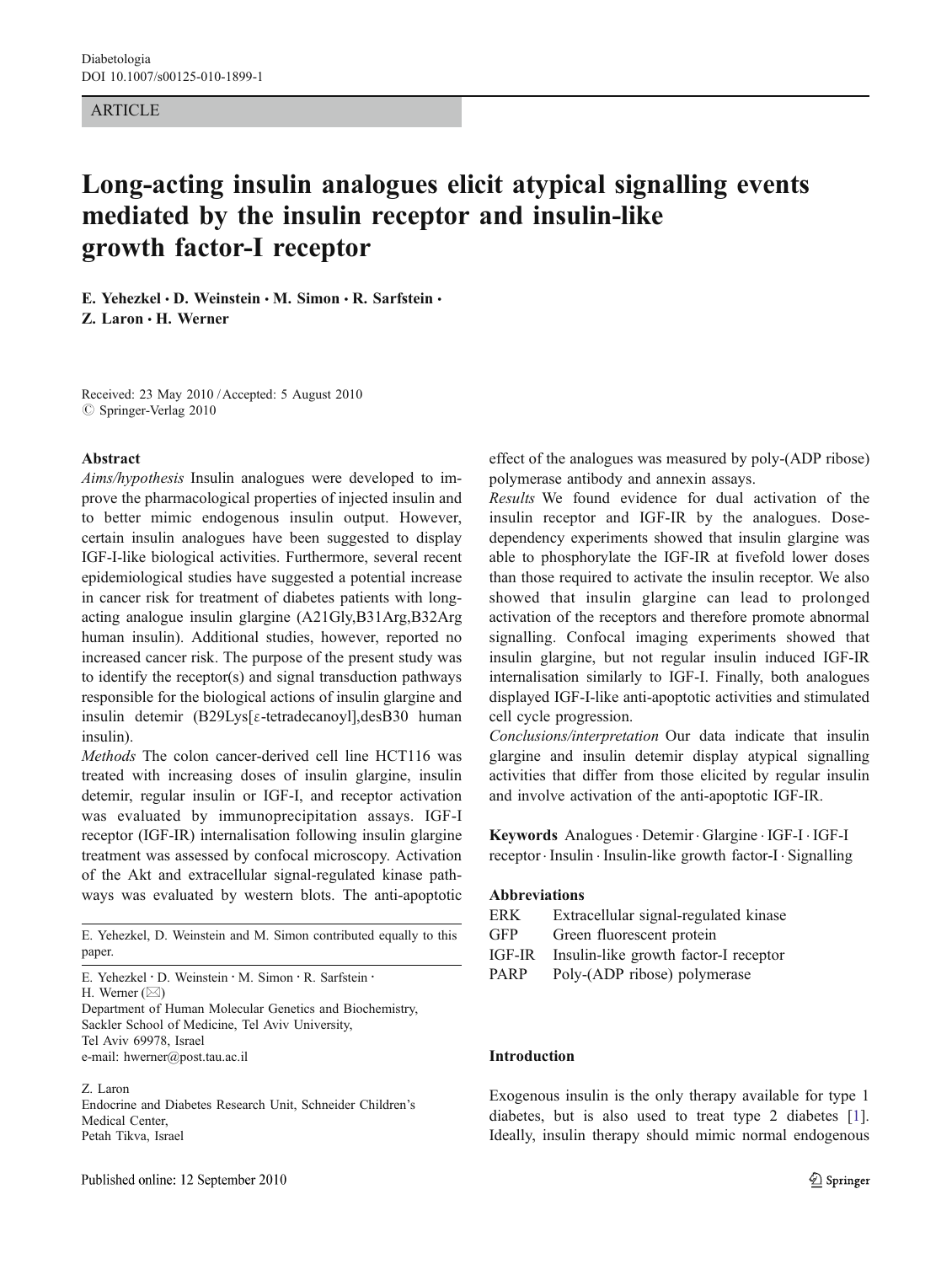insulin secretion, which occurs in two distinct patterns of discharge: bolus (postprandial) and basal (constitutive) secretions. In recent years, insulin analogues were developed to improve the pharmacological properties of injected insulin and to better mimic endogenous insulin output [[2](#page-8-0)–[4\]](#page-8-0). Produced by DNA recombinant technologies, insulin analogues can be divided into two major subgroups: shortacting and long-acting, according to absorption rates and action kinetics. Short-acting analogues are absorbed rapidly in capillaries, resulting in quick onset of action that resembles physiological postprandial secretion. Long-acting analogues, on the other hand, have slow and constant absorption rates that mimic basal insulin secretion.

The majority of modifications in insulin analogues were introduced into the C-terminus of the B-chain because this domain was not considered critical for binding of the ligand to the insulin receptor [\[2](#page-8-0)]. For example, insulin glargine (A21Gly,B31Arg,B32Arg human insulin), a long-acting analogue, differs from native insulin by the addition of two arginine residues at the C-terminal end of the B-chain and replacement of asparagine by glycine at position A21. The net consequence of these modifications is reduced solubility at neutral pH, leading to the formation of a microprecipitate at the injection site, which gradually dissociates and is absorbed into capillaries [[5\]](#page-8-0). Longacting insulin analogue insulin detemir  $(B29Lys[\epsilon$ tetradecanoyl],desB30 human insulin), on the other hand, was generated by omitting a threonine residue at position B30 and by acylation of a lysine residue at position B29 with myristic acid, a C14 fatty acid chain. Insulin detemir binds in the blood to albumin via its fatty acid moiety [\[6](#page-8-0)]. The major protraction occurs via albumin binding and stabilisation of the hexamer by myristic acid in the subcutis at the injection depot, a process that results in delayed absorption.

The IGFs, IGF-I and IGF-II, are structurally and functionally related to insulin [\[7](#page-8-0)]. Similarly, the IGF-I receptor (IGF-IR), which mediates most of the biological actions of IGF-I and IGF-II, displays a large similarity to the insulin receptor. Whereas the insulin receptor is mainly involved in mediating metabolic types of action, the IGF-IR primarily mediates growth and differentiation activities [\[8](#page-8-0)]. Furthermore, the IGF-IR has been correlated with various neoplastic processes and is over-abundant in many types of cancer [[9](#page-8-0)]. Consistent with the remarkable homology between the various insulin-like ligands and their receptors, there is a certain degree of cross-talk within this growth factor family. In general, however, insulin and IGF-I display reduced affinity toward the opposite receptor [\[10](#page-8-0)].

Given that some of the modifications introduced into insulin analogues are located in a domain involved in a potential interaction with the IGF-IR, it has been postulated that certain analogues may display IGF-I-like activities [\[11](#page-8-0)–[13](#page-8-0)]. In a recent study, we investigated the biological actions of a series of long-acting and short-acting insulin analogues in cell lines derived from human cancers [[14\]](#page-8-0). The actions evaluated included enhancement of cancer cell proliferation and protection from apoptosis. Our results indicated that, unlike regular human insulin, insulin glargine and insulin detemir exhibit IGF-I-like proliferative activities in colon, breast and prostate cancer cell lines in vitro. In view of the cross-talk between the insulin-like molecules and their receptors, the present study was designed to identify the receptor(s) and signal transduction pathways responsible for the biological actions of the longacting insulin analogues, glargine and detemir. Our results indicate that both of these analogues display atypical signalling activities, which differ from those elicited by regular human insulin and involve activation of the antiapoptotic IGF-IR.

## Methods

Cell line and hormone treatments The human colorectal cancer cell line HCT116 was grown in RPMI-1640 medium supplemented with 10% FBS (vol./vol.), 2 mmol/l glutamine, 50 μg/ml gentamicin sulfate and 2.5 μg/ml fungizone. Starvation (serum-free) medium contained 1% BSA (wt/vol.). HCT116 cells were kindly provided by B. Vogelstein (Johns Hopkins University School of Medicine, Baltimore, MD, USA). Cells were treated with the following hormones and analogues: regular insulin (Humalin R; Lilly, Fegersheim, France); insulin glargine (Lantus; sanofi-aventis, Frankfurt, Germany); insulin detemir (Levemir; Novo-Nordisk, Bagsværd, Denmark); and IGF-I (CytoLab, Rehovot, Israel). The stock concentration of regular insulin and insulin analogue was 100 IU/ml, the stock concentration of IGF-I was 1 mg/ml. For conversion to SI units, a dose of 10 ng/ml of insulin or glargine is equivalent to 1.6 nmol/l and a similar dose of IGF-I is equivalent to 1.3 nmol/l.

Western blots Cells were serum-starved overnight and then treated with insulin glargine, insulin detemir, IGF-I or human insulin at the indicated concentrations for 10 min. Cells were collected with ice-cold PBS containing 5 mmol/l EDTA and lysed in lysis buffer (150 mmol/l NaCl, 20 mmol/l HEPES, pH 7.5, 1% Triton X-100 (vol./vol.), 2 mmol/l EDTA, 2 mmol/l EGTA, 1 mmol/l phenylmethylsulfonyl fluoride, 2 μg/ml aprotinin, 1 mmol/l leupeptin, 1 mmol/l pyrophosphate, 1 mmol/l vanadate and 1 mmol/l dithiothreitol). Samples (50 μg protein) were subjected to 10% SDS-PAGE (wt/vol.), followed by transferral of proteins to nitrocellulose membranes. Membranes were blocked with 3% fat ('fat-free') milk (vol./vol.) in Tween– Tris buffered saline [20 mmol/l Tris–HCl, pH 7.5, 135 mmol/l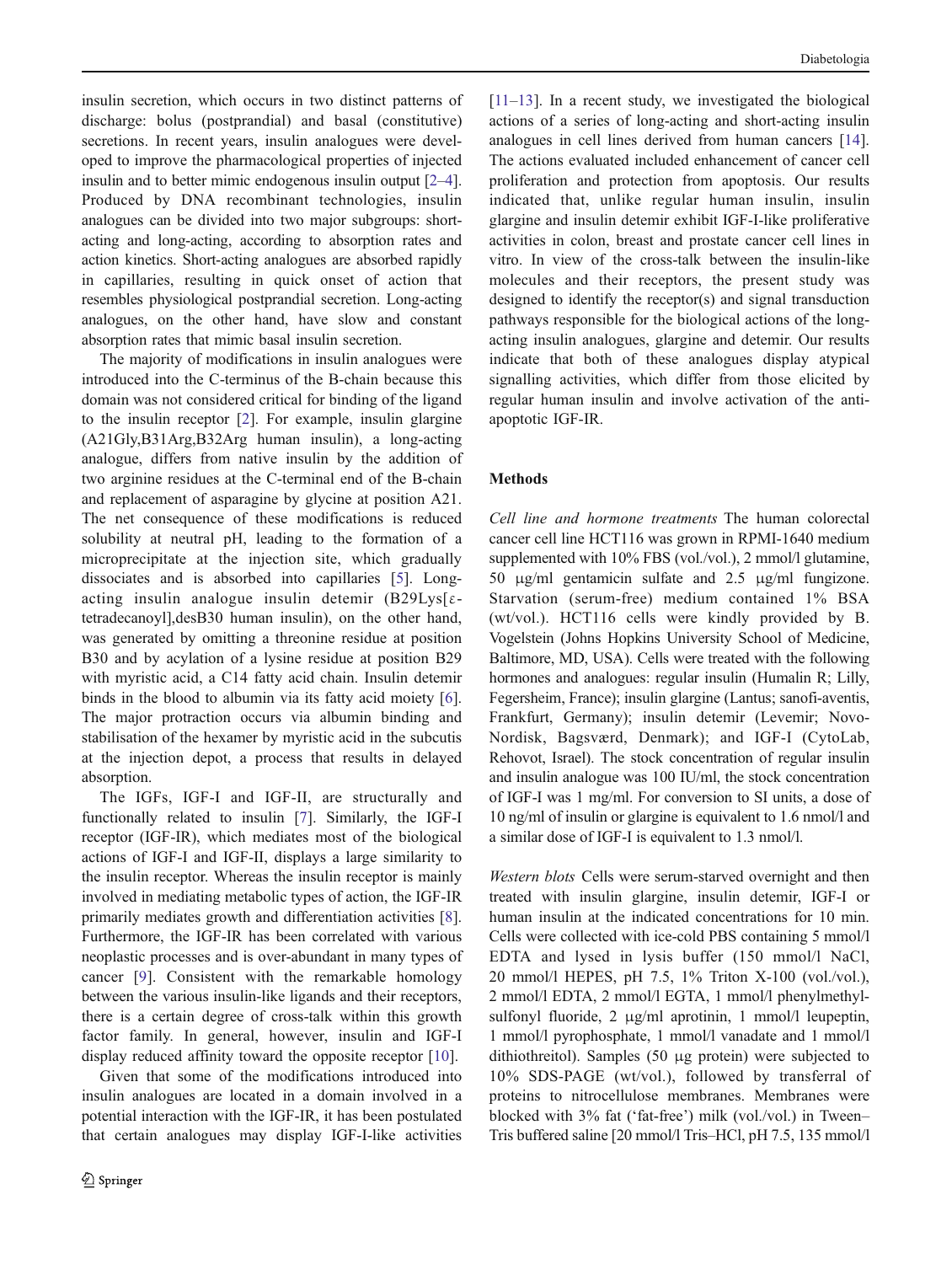NaCl and 0.1% Tween-20 (vol./vol.)] and incubated with antibodies against: (1) total IGF-IR β-subunit; (2) total extracellular signal-regulated kinase (ERK); (3) phospho-ERK  $(Thr^{202}/Tyr^{204})$ ; (4) total and phospho-AKT (Santa Cruz Biotechnology, Santa Cruz, CA, USA); and (5) total insulin receptor β-subunit (Cell Signaling Technology, Danvers, MA, USA). Proteins were detected using Super-Signal West Pico Chemiluminescent Substrate (Pierce, Rockford, IL, USA).

Immunoprecipitation assays Cell lysates (70 μg) were immunoprecipitated by incubating overnight at 4°C with anti-IGF-IR β-subunit (1:40) or anti-insulin receptor βsubunit (1:50). Protein A-G agarose beads (30  $\mu$ l) were added to the samples and incubated for 2 h. Then samples were washed with PBS, mixed with sample buffer, boiled for 5 min at 95°C and electrophoresed through 10% SDS-PAGE. Finally, membranes were blotted as described above with anti-phosphotyrosine, anti-IGF-IR β-subunit or antiinsulin receptor β-subunit.

Confocal microscopy analysis HCT116 cells were plated on cover slips in six-well plates  $(5 \times 10^3 \text{ cells/well})$  for 24 h. Cells were transfected with a plasmid encoding the full-length IGF1R cDNA fused to a green fluorescent protein (GFP) marker. The plasmid was kindly provided by R. O'Connor (Department of Biochemistry, University of Cork, Cork, Ireland). After 48 h, cells were treated with insulin glargine, regular insulin or IGF-I for 20, 40 or 60 min, and washed with PBS. Fixation was performed with 100% methanol for 20 min at −20°C, after which cells were washed with PBS and stained with DAPI (5  $\mu$ g/ml) for 5 min. Cover slips were mounted on microscope slides and visualised using a confocal microscope (SP5; Leica, Wetzlar, Germany).

Apoptosis analyses HCT116 cells were plated on 6-well plates  $(5 \times 10^5 \text{ cells/well})$ . After 24 h, the medium was changed to starvation medium (containing 1% [wt/vol.] BSA) and grown for an additional 24 h, after which cells were treated with the various ligands at a dose of 50 ng/ml. Following hormonal stimulation, cells were collected, washed and centrifuged. Apoptosis was evaluated by western blots using a poly-(ADP ribose) polymerase (PARP) antibody. In addition, apoptosis was measured using a kit (Annexin V-FITC Apoptosis Detection Kit; Bender Med Systems, Vienna, Austria). Briefly, annexin V-FITC was added to the cell suspension and incubated for 10 min in the dark. Propidium iodide was added and stained cells analysed using a flow cytometer (FACSort; Beckton Dickinson, Franklin Lakes, NJ, USA).

Cell cycle analysis Cells were plated and treated with the various ligands as described in the previous section. Cell pellets were washed with PBS and centrifuged, after which 500 μl PBS and 25 μl Triton X-100 4% were added. Cells were dyed with propidium iodide at a final concentration of 50 μg/ml. DNA content was analysed by FACSort and the Windows Multiple Document Interface for Flow Cytometry software package (WinMDI 2.9; Scripps Research Institute, La Jolla, CA, USA).

Statistical analysis The statistical significance of differences between experimental groups was assessed by Student's  $t$  test (two samples, equal variance) with a  $p$  value of 99%.

## **Results**

To investigate the signalling pathways involved in insulin analogues action in colon cancer cells, our initial experiments measured the basal levels of insulin receptor and IGF-IR in the HCT116 cell line. As shown in Fig. [1a, b,](#page-3-0) HCT116 cells express both receptors at similar levels. These results were confirmed by immunofluorescent microscopy using anti-IGF-IR and anti-insulin receptor antibodies (data not shown). Incubation of the cells for 24 h in serum-free (starvation) medium had no effect on basal receptor levels (Fig. [1a, b](#page-3-0)). To identify the specific receptor(s) activated by insulin glargine in comparison to regular human insulin or IGF-I, confluent cells were maintained overnight in starvation medium, after which they were treated with a physiological dose of insulin glargine (50 ng/ml) for 10 min. At the end of the incubation, receptor phosphorylation was evaluated by immunoprecipitation assays. Specifically, lysates were immunoprecipitated with anti-insulin receptor (Fig. [1c](#page-3-0)) or anti-IGF-IR (Fig. [1d](#page-3-0)) for 24 h, electrophoresed through 10% SDS-PAGE and immunoblotted with antiphosphotyrosine. Results showed that, at a dose of 50 ng/ml, each receptor was preferentially activated by its cognate ligand, with minimal cross-activation by the heterologous hormone. Similarly to regular insulin, insulin glargine also stimulated insulin receptor phosphorylation; in addition, it also phosphorylated the IGF-IR in an IGF-I-like manner.

Next, we characterised the dose-dependency of insulin receptor and IGF-IR activation by insulin glargine. To this end, starved cells were treated with increasing doses of insulin glargine, regular insulin or IGF-I (5, 10, 25, 50 or 100 ng/ml) for 10 min, while untreated cells served as controls. Cells were then collected and receptor activation assessed by immunoprecipitation assays, as described above. The results revealed that insulin glargine induced insulin receptor phosphorylation in a dose-dependent manner at doses of 5 to 25 ng/ml (Fig. [2a, c](#page-4-0)). Regular insulin, on the other hand, induced almost maximal insulin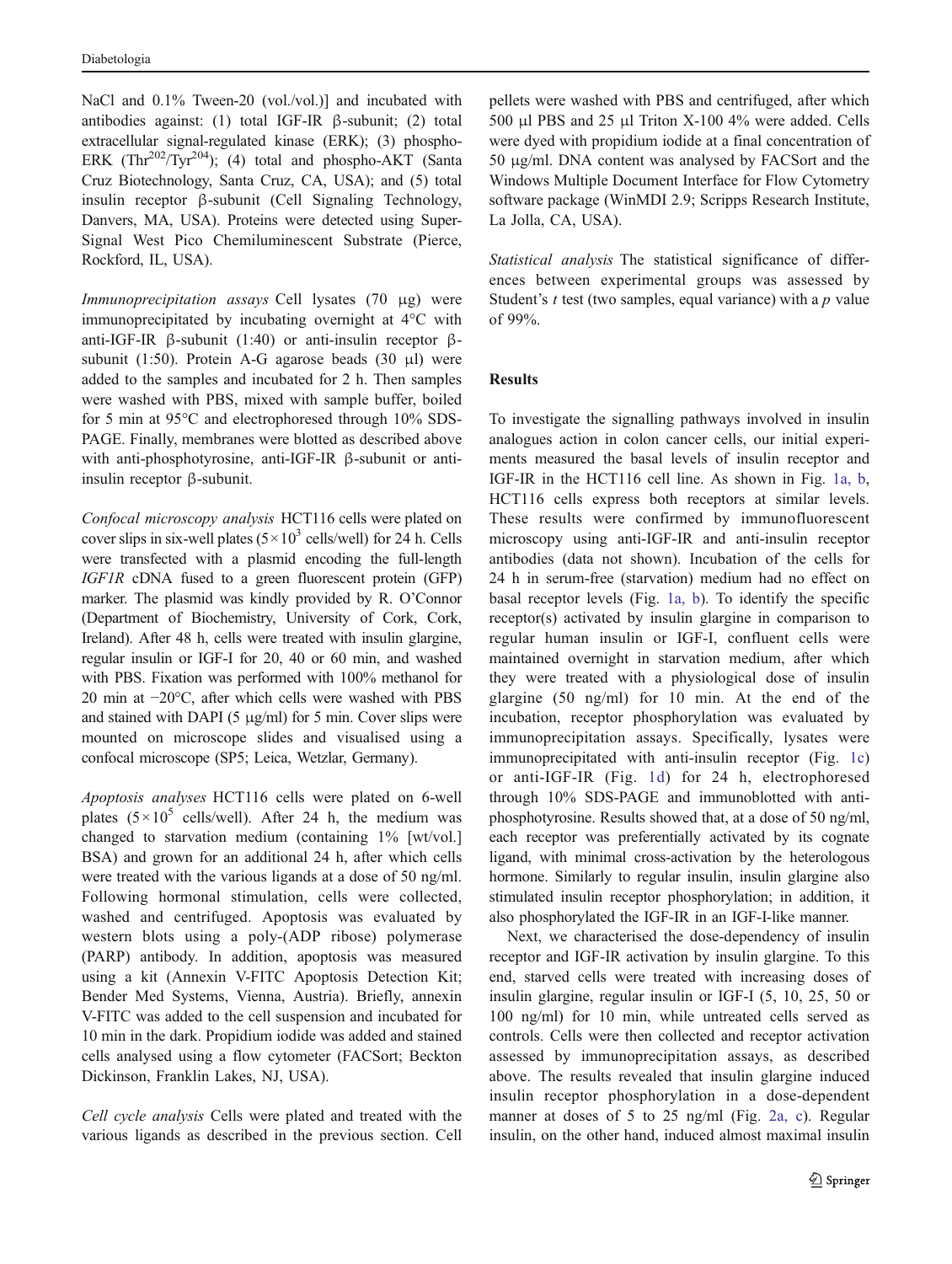<span id="page-3-0"></span>

Fig. 1 Activation of the insulin receptor and IGF-IR by insulin glargine and insulin detemir. HCT116 cells were grown to 100% confluence, after which the medium was changed to 10% FBScontaining ('full-medium') or serum-free media ('starvation medium'). After 24 h, cells were collected and basal insulin receptor (IR) (a) and IGF-IR (b) levels were measured by western blots using antibodies against the β-subunit of the corresponding receptor. Tubulin levels were measured as a loading control. c To compare the activating potential of insulin glargine with that of regular insulin or IGF-I, starved cells were treated with the ligands (50 ng/ml) for 10 min, after which cells were collected, immunoprecipitated (IP) with anti-insulin receptor (αIR) or (d) anti-IGF-IR (αIGF-IR) for 24 h, electrophoresed through 10% SDS-PAGE and immunoblotted with antiphosphotyrosine (αpTyr). Membranes were then incubated with antibodies against total insulin receptor or IGF-IR to confirm equal loading of samples. Experiments were repeated at least three times with similar results. Typical autoradiograms are presented. WB, western blotting

receptor phosphorylation at the lowest concentration studied (5 ng/ml). In addition, insulin glargine, similarly to IGF-I, activated the IGF-IR at a dose of 5 ng/ml, whereas regular insulin was unable to stimulate IGF-IR phosphorylation at the doses studied (Fig. [2b, d](#page-4-0)). Equal loading was assessed by blotting the membranes with antibodies against total insulin receptor or IGF-IR. Together, the results of dose-dependent activation assays indicate that maximal insulin receptor phosphorylation was seen at a dose of 25 ng/ml insulin glargine, whereas maximal IGF-IR phosphorylation was detected at fivefold lower doses of the analogue.

Given that insulin glargine is a long-acting analogue, we evaluated receptor activation over longer periods of time. For this purpose, cells were treated with insulin glargine (50 ng/ml) and receptor activation was assessed by immunoprecipitation after various periods of time (5, 20

and 40 min, and 1, 2, 4 and 6 h). Results indicate that insulin glargine induced sustained insulin receptor phosphorylation (up to 6 h; Fig. [3a, c](#page-4-0)), whereas its pattern of IGF-IR activation was bi-phasic, with activation peaks at 5 min and 2 h (Fig. [3b, d](#page-4-0)). In comparison, regular insulin phosphorylated the insulin receptor in a very rapid and transient fashion (Fig. [3e](#page-4-0)).

Next, we evaluated the ability of insulin detemir to activate the IGF-IR. To this end starved cells were incubated with increasing doses of the analogue (5, 25, 50 and 100 ng/ml) for 20 min (Fig. [4a\)](#page-5-0). In addition, cells were treated with insulin detemir for longer periods of time (1, 2 h) at a dose of 50 ng/ml (Fig. [4b\)](#page-5-0). At the end of the incubation period, cell lysates were prepared and IGF-IR phosphorylation was assessed by immunoprecipitation assays, as described above. The results revealed that insulin detemir induced IGF-IR phosphorylation in a dosedependent manner. However, at the short incubation period (20 min) insulin detemir was approximately one order of magnitude less potent than IGF-I. After a longer incubation time (1 h), the effect of insulin detemir was comparable to that of IGF-I, although this effect was not sustained, with a marked reduction of insulin detemir-induced IGF-IR activation noted after 2 h.

To evaluate the ability of insulin glargine to stimulate IGF-IR internalisation and redistribution, cells were transfected with an IGF-IR-encoding expression vector fused to a GFP tag. After 48 h, cells were treated with insulin, IGF-I or insulin glargine for 20, 40 or 60 min, and fixed for confocal microscopy. Figure [5](#page-5-0) shows the results of IGF-IR internalisation analysis at 40 min. Control cells expressed the IGF-IR primarily on the cell membrane (Fig. [5a\)](#page-5-0). Insulin treatment did not significantly affect the distribution of IGF-IR (Fig. [5b\)](#page-5-0). When treated with IGF-I, a portion of the tagged receptor displayed, in addition to its cell-surface distribution, a perinuclear localisation, implying IGF-IR internalisation (Fig. [5c](#page-5-0)). Treatment with insulin glargine produced a similar effect to that seen with IGF-I, i.e. reduced membrane localisation and perinuclear accumulation of the IGF-IR (Fig. [5d](#page-5-0)).

To address the activation of downstream signalling molecules by insulin glargine and insulin detemir in comparison to regular insulin or IGF-I, cells were incubated with the ligands for up to 1 h and Akt phosphorylation was measured by western blot analysis with anti-phospho-Akt antibodies at 15, 30 and 60 min. The results showed that insulin glargine strongly stimulated Akt phosphorylation at 30 min, an induction that paralleled the effect of insulin (Fig. [6a, b](#page-6-0)). At this time point, IGF-I- and insulin detemirstimulated Akt phosphorylation were significantly lower. No significant differences between the ligands in terms of Akt phosphorylation were seen at 60 min, whereas at 15 min basal Akt phosphorylation was elevated and no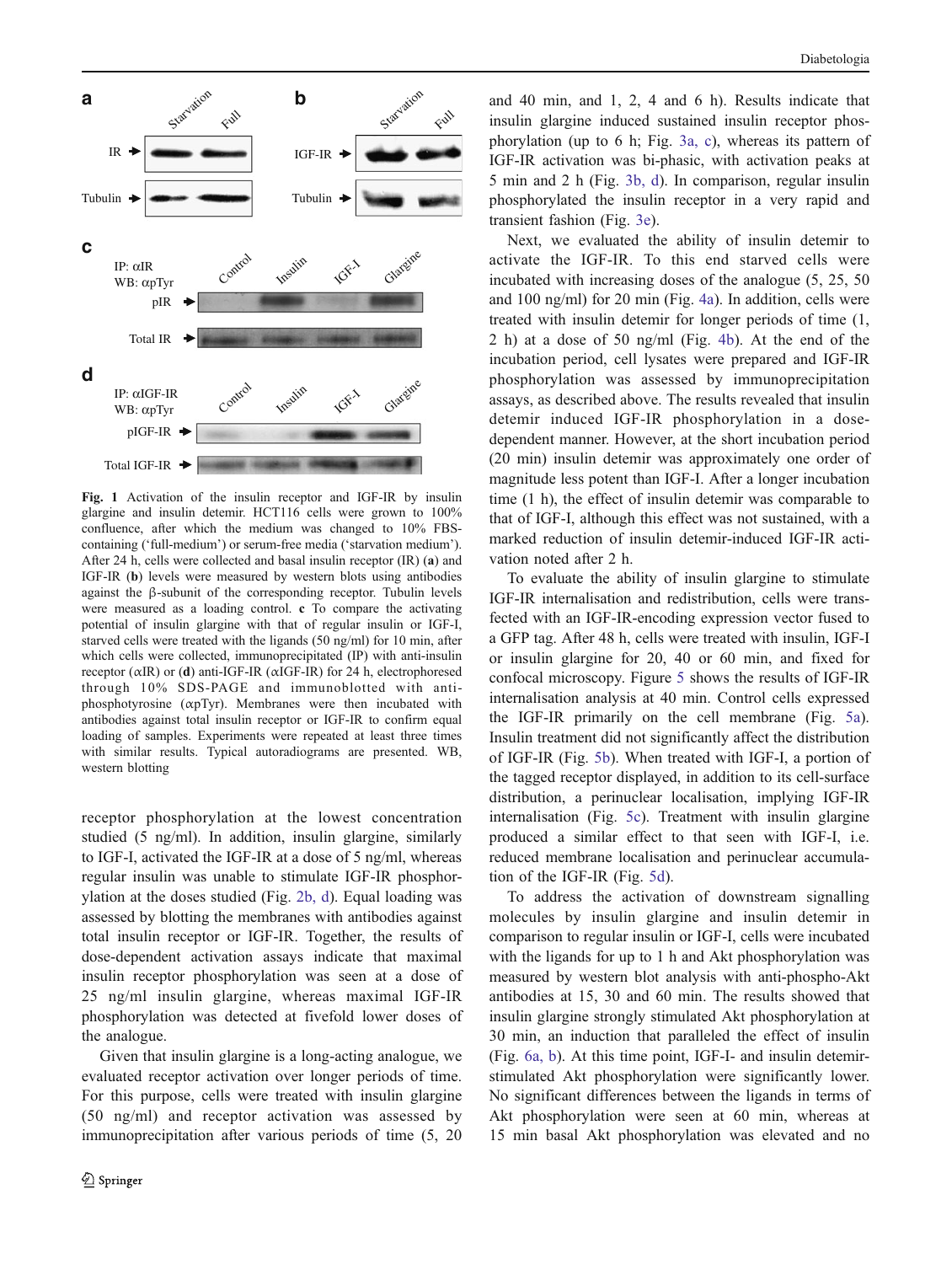<span id="page-4-0"></span>





(a) or total anti-IGF-IR (b) as a loading control. Autoradiographs are of typical experiments repeated at least three times with similar results. c Scanning densitometry analyses of the effects of insulin (black bars), IGF-I (white bars) and insulin glargine (grey bars) on insulin receptor and (d) IGF-IR phosphorylation. Bars are mean  $\pm$  SEM of three independent experiments. A value of 100% was assigned to the phosphorylation levels in untreated cells



Fig. 3 Time-dependent activation of insulin receptor and IGF-IR by insulin glargine. a, b Starved HCT116 cells were incubated with insulin glargine (50 ng/ml) for increasing periods of time. Insulin receptor (IR) (a) and IGF-IR (b) phosphorylation were measured by immunoprecipitation assays as described in the legend to Fig. [1](#page-3-0).

Scanning densitometry analyses of the effect of insulin glargine on insulin receptor (c) and (d) IGF-IR phosphorylation. Bars are mean  $\pm$ SEM of three independent experiments. e Immunoprecipitation analysis of insulin receptor phosphorylation by regular insulin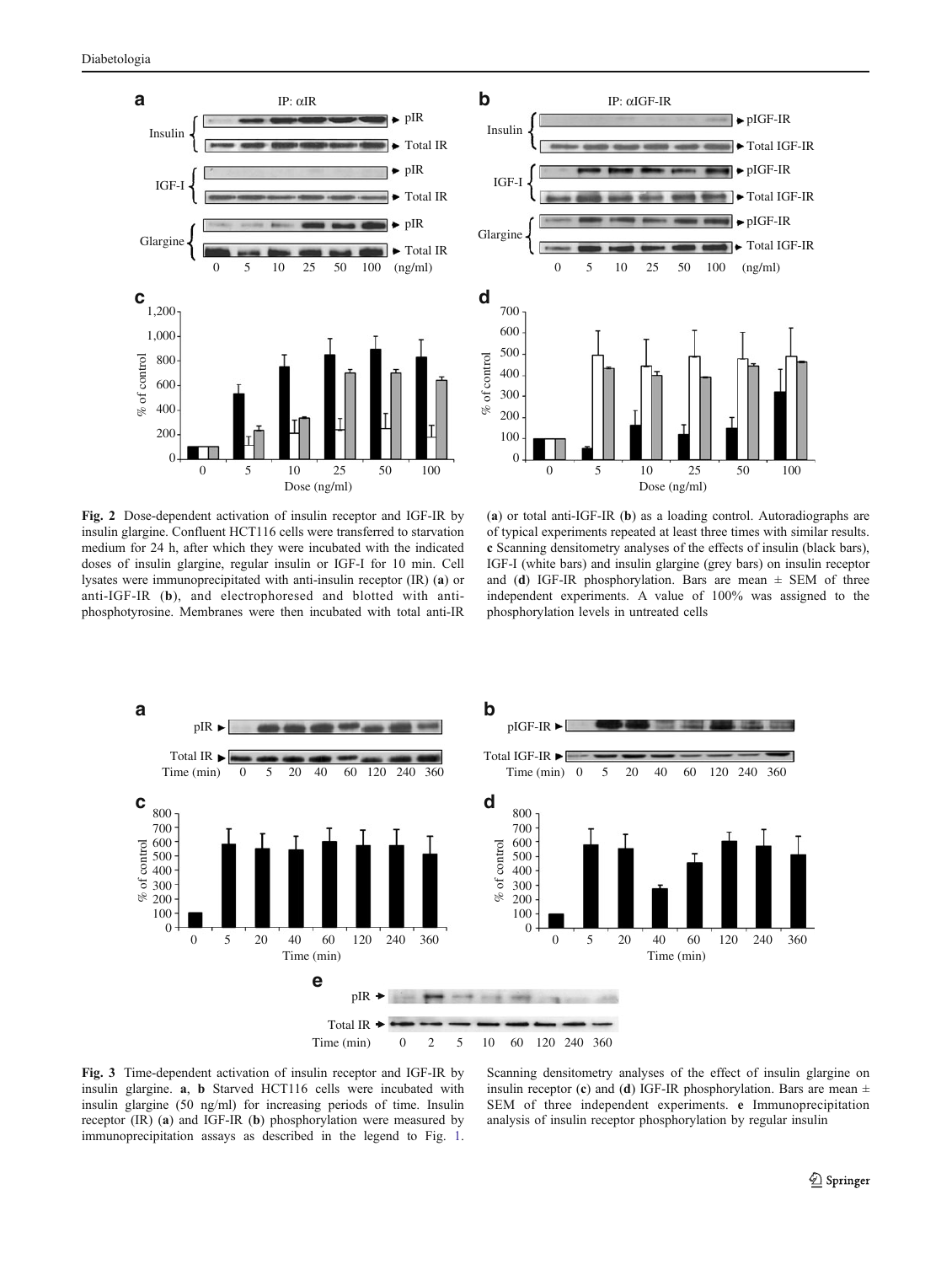<span id="page-5-0"></span>

Fig. 4 Dose- and time-dependent activation of IGF-IR by insulin detemir. Confluent HCT116 cells were transferred to starvation medium for 24 h, after which they were incubated with the indicated doses of insulin detemir, regular insulin or IGF-I for 20 min (a), or 1 or 2 h (b). The ligand dose used for the 1 and 2 h incubations was 50 ng/ml. Cell lysates were immunoprecipitated with anti-IGF-IR, electrophoresed and blotted with anti-phosphotyrosine. To confirm equal loading of samples, membranes were re-probed with anti-total IGF-IR

stimulation was seen (not shown). On the other hand, glargine- and detemir-induced ERK1/2 phosphorylation, as measured by western blots with anti-phospho-ERK1/2 antibodies, paralleled the effect of IGF-I (Fig. [6c, d\)](#page-6-0). Under our experimental conditions, regular insulin exhibited the strongest potency at all time points. Notably, the ability of insulin glargine and insulin detemir to activate ERK1/2 was largely reduced at 60 min.

Next, the potential protection from apoptosis afforded by insulin glargine and insulin detemir were evaluated. To this end, cells were starved for 24 h, after which they were treated with the various ligands at a dose of 50 ng/ml for an additional 24 h. Cells were collected and apoptosis was assessed by western blot using anti-PARP. The results show that insulin glargine and insulin detemir treatments were associated with 21% and 50% reductions respectively (vs control cells) in the intensity of the ~85 kDa band, which represents a cleavage product of the full-length PARP  $(\sim 116 \text{ kDa})$  and serves as a marker of cells undergoing apoptosis (Fig. [7a](#page-7-0)–c). The intensity of the  $\sim$ 85 kDa band in insulin-treated cells was similar to that in control cells, consistent with a reduced anti-apoptotic effect. As expected, use of IGF-I led to a 58% reduction in PARP cleavage. These results were corroborated using an Annexin V-FITC kit. FACS analysis revealed that IGF-I and insulin glargine reduced the proportion of apoptotic cells from  $5.1 \pm 0.4\%$  to  $3.1 \pm 0.7\%$  and  $2.8 \pm 0.6\%$ , respectively, whereas insulin had no protective effect (Fig. [7d](#page-7-0)). Finally, we evaluated the ability of insulin glargine to stimulate cell cycle progression. For this purpose cells were treated with 50 ng/ml of insulin glargine, insulin or IGF-I for 10 h, and collected for cell cycle analysis. Untreated

cells were used as control. Cells were dyed with propidium iodide and analysed by FACS for DNA content. Quantification of the cell fraction at S-phase revealed that insulin glargine, similarly to IGF-I, enhanced the fraction of cells at S-phase (Fig. [7e](#page-7-0)). Insulin, on the other hand, had no effect on cell cycle progression.

## Discussion

Results of epidemiological studies linking diabetes mellitus with cancer prevalence are controversial; however, diabetes seems to be a risk factor for various tumours, including colon, pancreas, breast and liver cancers [\[15](#page-8-0)]. In the specific context of colorectal cancer, recent epidemiological studies have provided evidence that hyperinsulinaemia and hyperglycaemia confer an increased cancer risk in patients with type 2 diabetes [\[16](#page-8-0), [17](#page-8-0)]. Thus, in a retrospective cohort study among all patients with a diagnosis of type 2 diabetes mellitus in the General Practice Research Database from the UK, chronic insulin therapy was shown to significantly increase the risk of colorectal cancer among type 2 diabetes patients (197 cancer cases per 100,000 person-years in insulin users, compared with 124 cancer cases per 100,000 person-years in patients not receiving insulin) [[16\]](#page-8-0).

The use of insulin analogues as a replacement therapy to physiological insulin allows more convenient and flexible diabetes management. However, the spectrum of biological activities elicited by insulin analogues has been controversial, and serious safety concerns regarding the mitogenic



Fig. 5 Insulin glargine-induced IGF-IR internalisation. HCT116 cells were plated on cover slips in 6-well plates for 24 h. Cells were then transfected with a plasmid containing IGF1R cDNA fused to a GFP marker (1  $\mu$ g). After 48 h, the cells were (a) left untreated (control) or treated with 50 ng/ml regular insulin (b), IGF-I (c) or insulin glargine (d) for 20, 40 or 60 min respectively, and fixed for confocal microscopy. Results shown were obtained after 40 min in experiments repeated three times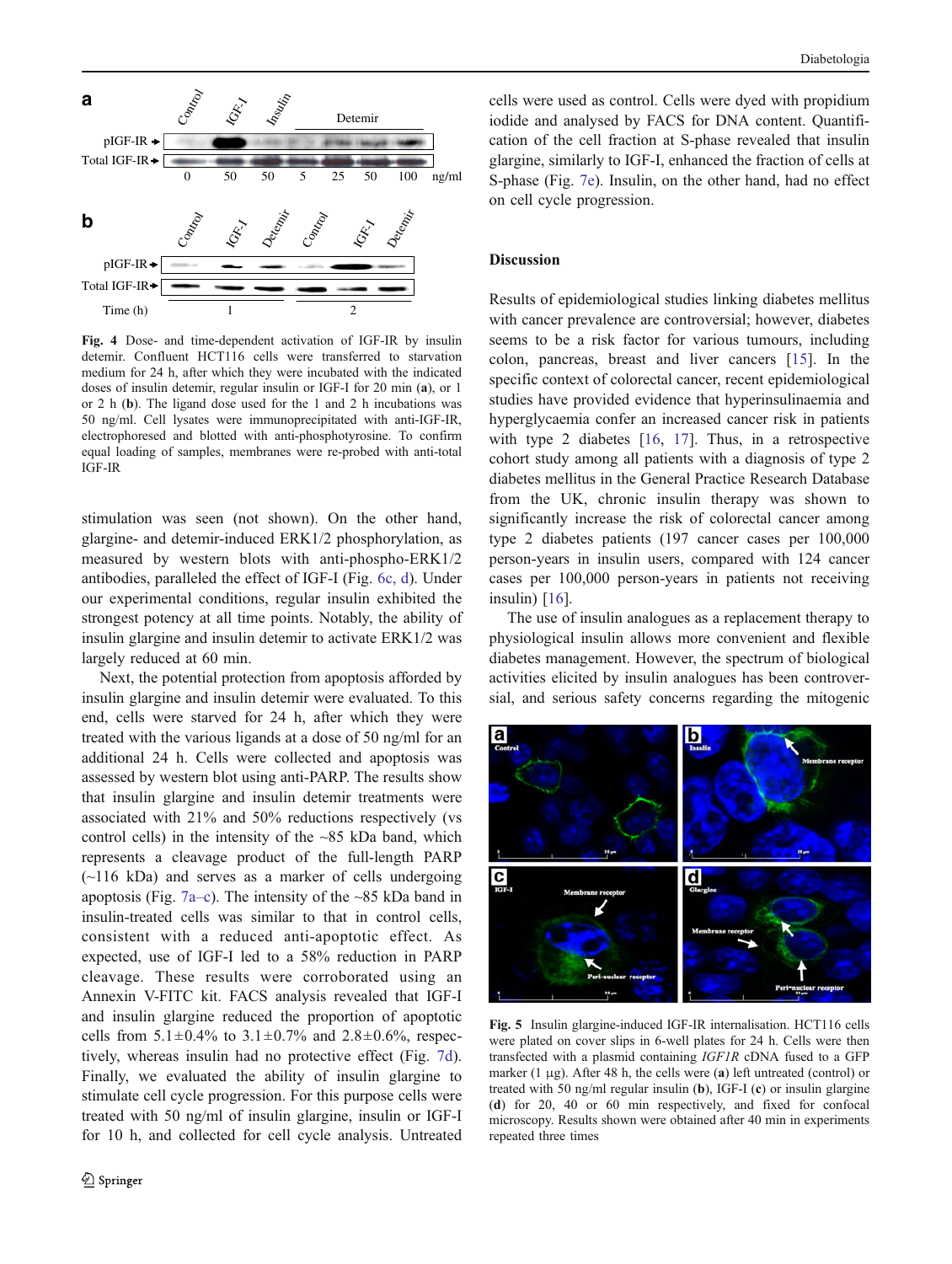<span id="page-6-0"></span>

Fig. 6 Activation of Akt and ERK by insulin glargine and insulin detemir. HCT116 cells were plated in six-well plates. After reaching confluence, cells were transferred to starvation medium for 24 h and then treated with insulin, IGF-I, insulin glargine or insulin detemir at a dose of 50 ng/ml for 60 min. Cells were collected after 15, 30 and 60 min, and analysed by western blot for (a, b) phospho- and total Akt,

and (c, d) phospho- and total-ERK1/2. Activated Akt and ERK1/2 were measured using specific anti-phospho-Akt and anti-ERK1/2 antibodies. Bars represent mean  $\pm$  SEM of three independent experiments. \* $p$ <0.05 vs control cells;  $\frac{1}{p}$  < 0.05 vs insulin-treated cells;  $\frac{1}{p}$  < 0.05 vs IGF-Itreated cells. C, control; Ins, insulin; Gla, insulin glargine; Det, insulin detemir

potential of insulin analogues have been raised [\[18](#page-8-0)]. Recently, several publications investigated the risk of malignant neoplasms and death in diabetic patients treated either with human insulin or with one of three insulin analogues (insulin lispro [B28Lys,B29Pro human insulin], insulin aspart [B28Asp human insulin] and insulin glargine). Although interpretation of the data proved to be very difficult, critical analyses are consistent with the notion that, after adjusting for dose, use of insulin glargine is associated with a possible increased risk of tumours in humans. Hemkens et al. [\[19\]](#page-8-0) analysed a data set including 127,031 patients from a German health insurance fund. A positive association between cancer incidence and insulin dose was found for all insulin types. However, because patients receiving combined therapy were excluded, the mean daily dose was much lower for insulin glargine than for regular insulin. After adjusting for the dose, therefore, a dosedependent increase in cancer risk was found for treatment with insulin glargine compared with regular insulin  $(p<$ 0.0001). Similar overall trends were reported in a Swedish study based on 114,841 diabetic patients and a Scottish study including 49,197 patients [[20](#page-8-0), [21\]](#page-8-0). No correlation between insulin analogues treatment and cancer risk was seen in a UK-based study [\[22](#page-8-0)]. However, the methodology and interpretation of epidemiological data was criticised by other authors. For example, Nagel et al. [[23\]](#page-8-0) indicated that the study by Hemkens et al. [\[19\]](#page-8-0) compared subsets of patients that cannot easily be compared. Nagel observed that patients with either type 1 or type 2 diabetes mellitus were included, although the type and frequency of malignancies associated with either disease are different. In addition, Nagel criticised the fact that Hemkens et al. explained the overall lower cancer incidence in the insulin glargine group as 'an imbalance in the distribution of dose groups'.

The present study provides empirical evidence for dual activation of the insulin receptor and IGF-IR by insulin glargine and insulin detemir. Specifically, dose-dependency experiments showed that insulin glargine was able to phosphorylate the IGF-IR at fivefold lower doses than those required to activate the insulin receptor (i.e. 5 ng/ml insulin glargine were required for maximal IGF-IR phosphorylation compared with 25 ng/ml required to activate the insulin receptor; Fig. [2](#page-4-0)). Our data also indicate that insulin glargine can lead to prolonged activation of the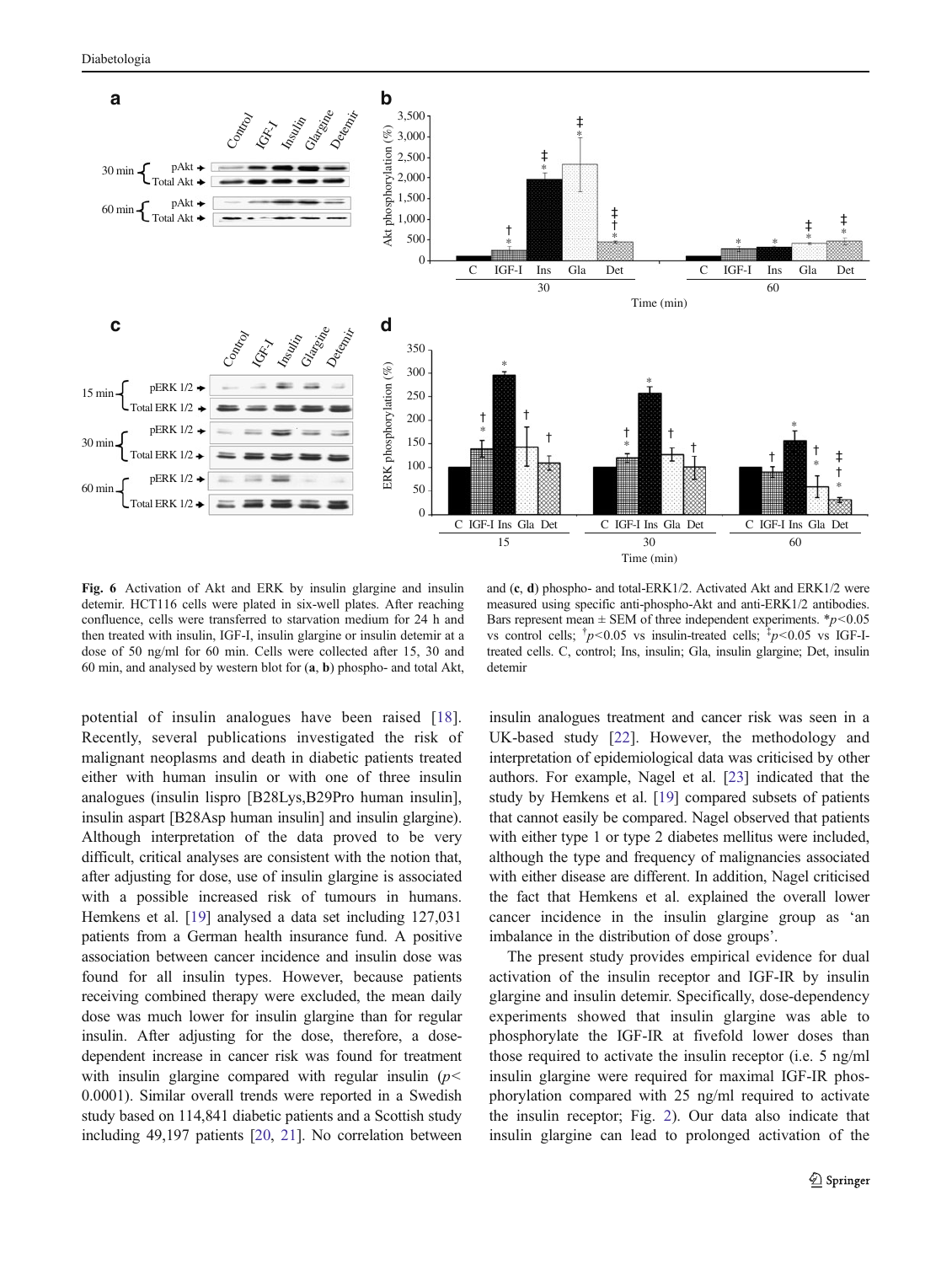<span id="page-7-0"></span>

Fig. 7 Analysis of the anti-apoptotic activities of insulin glargine and insulin detemir. a Starved HCT116 cells were incubated for 24 h with 50 ng/ml IGF-I or regular insulin, and (b) insulin glargine or insulin detemir, after which cells were lysed, electrophoresed through 10% SDS-PAGE, transferred to membranes and blotted with an anti-PARP antibody. The 85 kDa PARP band represents an early sign of apoptosis. Blots were reprobed with anti-tubulin as a loading control. c Densitometric scanning of the 85 kDa PARP band normalised to the corresponding tubulin band for three independent experiments. Bars are mean  $\pm$  SEM. A value of 100% was assigned to the PARP/tubulin ratio in untreated (control) cells. \*p<0.05 vs control;  $\uparrow p$  <0.05 vs insulin treatment. d Starved cells were treated with 50 ng/ml regular insulin, IGF-I or insulin glargine for 12 h and collected for Annexin V-FITC apoptosis assay  $(n=5$  independent experiments). Bars are per cent apoptotic cells (mean  $\pm$  SEM). \*p<0.05 vs control and regular insulin treatment. e Cell cycle analysis. Cells were treated with the indicated hormones for 10 h, after which they were collected for cell cycle analysis, as described in text. Bars are per cent of cells in S-phase (mean  $\pm$  SEM,  $n=3$  independent experiments). \*p<0.05 vs control and regular insulin treatment

receptors and therefore promote abnormal signalling (Fig. [3a](#page-4-0)–d). In comparison, regular insulin induced rapid and transient insulin receptor phosphorylation (Fig. [3e\)](#page-4-0). In addition, the present study provides evidence that insulin detemir activates the IGF-IR; however, this long-acting

analogue was markedly less potent than insulin glargine in this respect (Fig. [4](#page-5-0)). Interestingly, insulin glargine exhibited normal insulin receptor association in rat-1 fibroblasts overexpressing insulin receptor A and insulin receptor B, but different dissociation kinetics in cells expressing insulin receptor A. Insulin glargine, in addition, induced rapid phosphorylation of the insulin receptor [[24\]](#page-8-0). Kurtzhals et al. [\[12](#page-8-0)] reported that insulin glargine and insulin detemir differed significantly from human insulin in their binding and biological profiles. Specifically, insulin glargine exhibited a six- to eightfold increased affinity for the IGF-IR compared with insulin in Chinese hamster ovary cells overexpressing the receptor and also displayed enhanced mitogenic potency in osteosarcoma cells. Insulin detemir, on the other hand, displayed a reduced receptor affinity for the IGF-IR, as well as diminished metabolic and mitogenic potencies. Comparisons between the various studies are difficult due to the many cell types and experimental conditions in which analogues were analysed. Our confocal imaging experiments showed that insulin glargine induced IGF-IR internalisation similarly to IGF-I, whereas insulin did not exhibit such activity (Fig. [5](#page-5-0)). These analyses imply a similarity in the signalling activities elicited by IGF-I and insulin glargine. Hence, although insulin analogues were designed to display insulin-like metabolic effects, our data support the notion that insulin glargine also exhibits IGF-Ilike activities and, accordingly, functions like an IGF-I analogue.

Biological studies have shown that insulin glargine and insulin detemir have a positive effect on cell cycle progression and display anti-apoptotic activities [[14,](#page-8-0) [25\]](#page-8-0). These results are consistent with our signalling analyses, showing that insulin glargine exhibited IGF-I-like activity in terms of IGF-IR phosphorylation, internalisation and cellular re-distribution. However, in terms of downstream signalling activation, the picture is more complex. Thus we observed that insulin glargine activated Akt in an insulinlike manner, whereas it activated ERK similarly to IGF-I. Specifically, treatment with insulin or insulin glargine led to significant increases in phospho-Akt levels after 30 min, with reduction to almost basal levels after 60 min. The effects of IGF-I and insulin detemir on Akt phosphorylation were lower than those of regular insulin and insulin glargine (Fig. [6a, b\)](#page-6-0). The Akt pathway is known to mediate mainly insulin metabolic effects, which could explain the finding that insulin glargine induced Akt activation in an insulin-like fashion. The ERK pathway is known to be important in terms of mitogenicity. Consistently, our data indicated that insulin glargine- and insulin detemir-induced ERK phosphorylation paralleled IGF-I-induced activation at all time points studied (Fig. [6c, d\)](#page-6-0). The biological implications of the atypical signalling patterns of insulin glargine and detemir need to be further investigated.